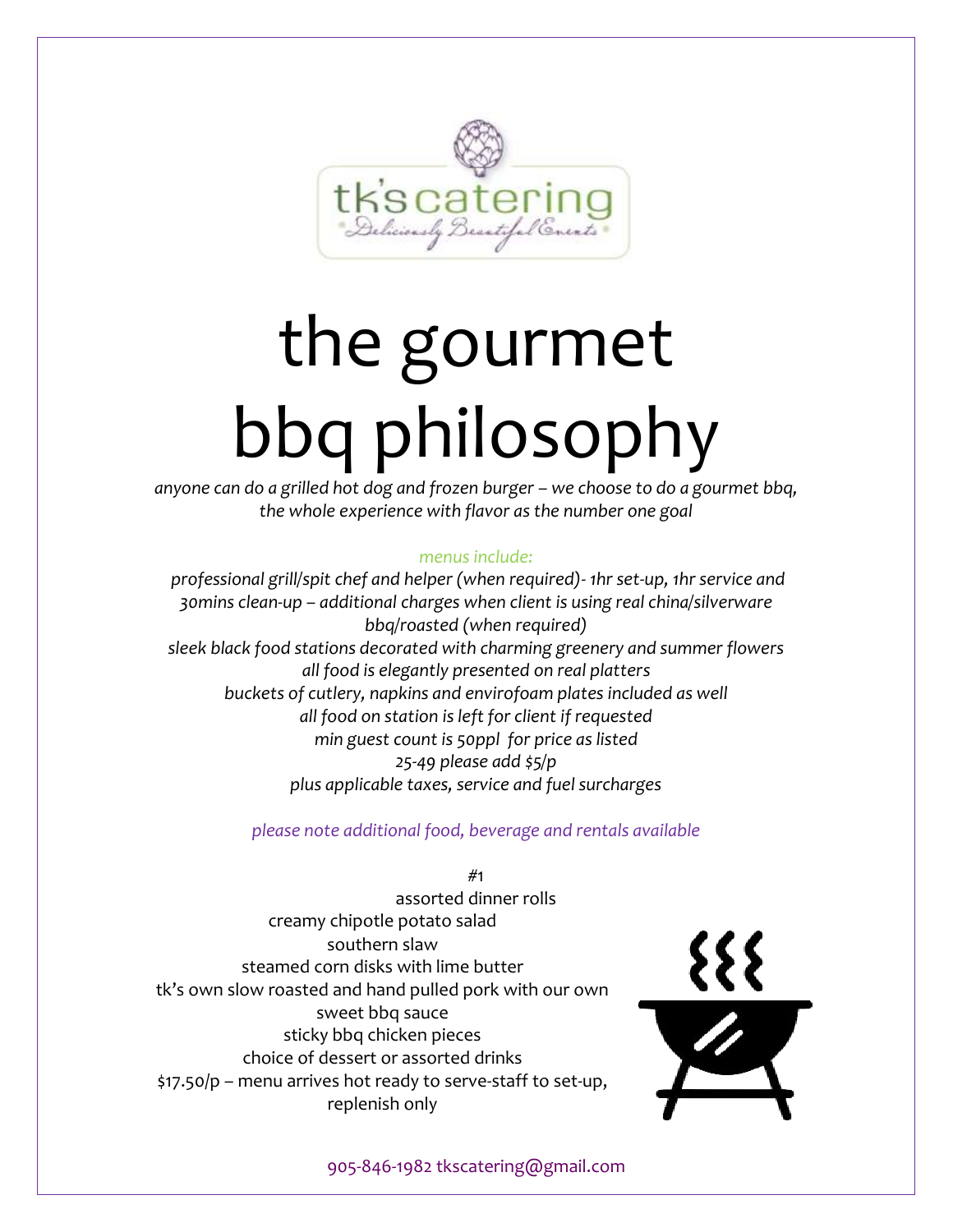#2

freshly baked Italian buns

grilled peaches, fresh blueberries, candied pecans, goat cheese and organic greens

served with a light berry balsamic vinaigrette

bruschetta orzo pasta salad

tk's own baked potato casserole – roasted potato wedges, shredded cheddar, green onions, sour cream on the side

the gourmet difference choice of AAA Canadian beef

## 8oz. \$30/p

10oz. \$35/p

grilled New York striploin steaks with garlic and summer herb butter glaze fire roasted and sautéed peppers and onions hot sauce, bbq sauce, hp and ketchup choice of dessert or assorted drinks

#3

fresh bakery buns Sicilian potato salad Greek style pasta salad chopped greens with house dressing jumbo house made all beef burgers – with our own freshly ground inside round, served medium with real sliced cheddar grilled chicken breast with summer salsa topping bar – sliced tomatoes, Bermuda onions, pickles, pepper rings, mayo, mustard, ketchup, relish and hot sauce dessert or assorted drinks \$24/p

#4

warm pita greek salad with oregano dressing athens pasta salad chicken brochette beef and vegetable brochette greek rice with oregano tzatziki and hot sauce dessert or assorted drinks \$25/p

#5 fresh bakery buns creamy egg and potato salad southern slaw pasta salad vinaigrette

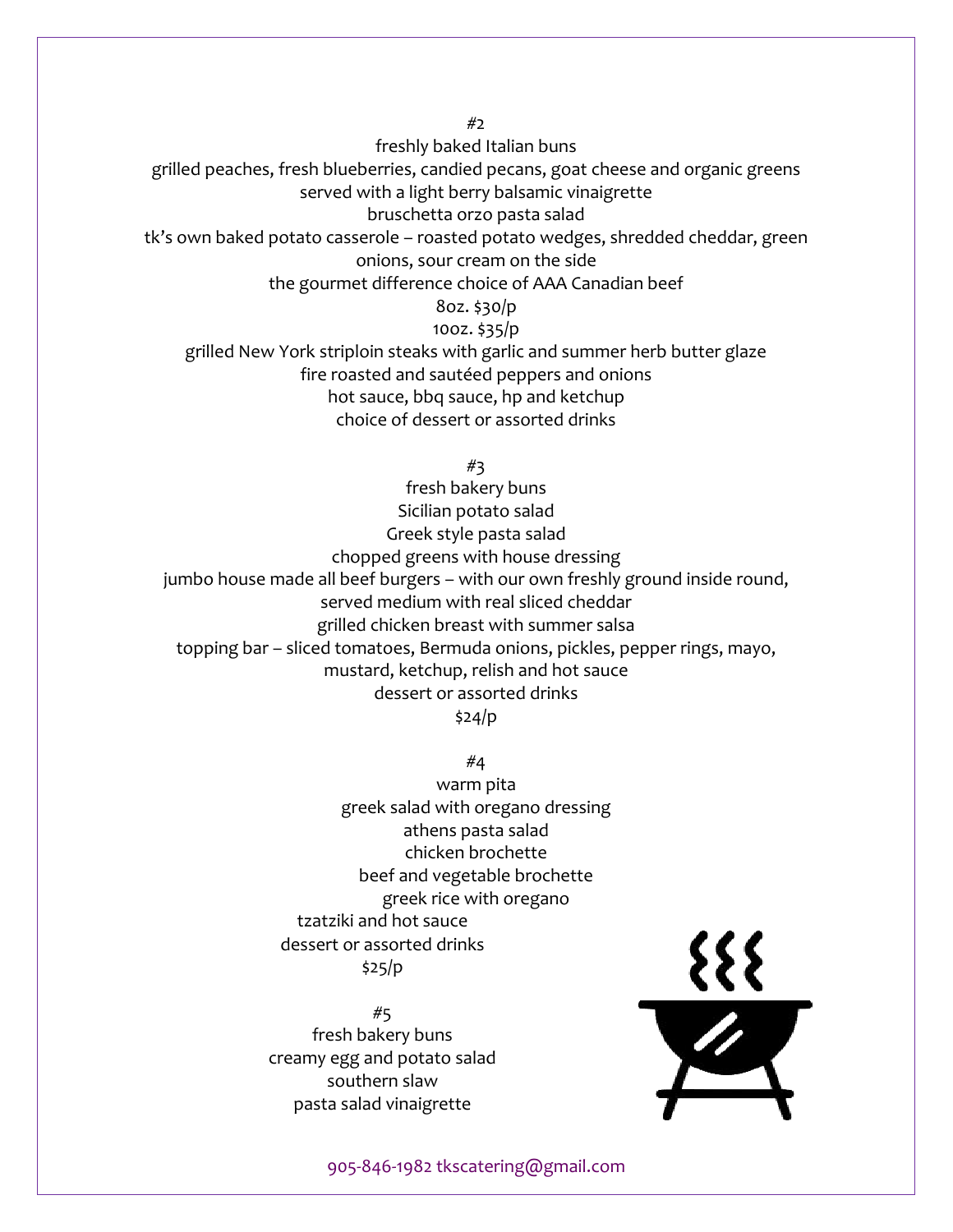steamed jumbo all beef hot dogs

6oz. house made all beef burgers – with our own freshly ground inside round, served medium with real sliced cheddar

topping bar –sliced tomatoes, Bermuda onions, pickles, pepper rings, sauerkraut,

mayo, mustard, ketchup, relish and hot sauce

dessert or assorted drinks

\$22/p

#6-75ppl. NO EXCEPTION assorted bakery buns potato salad vinaigrette country slaw summer greens with berries, goat cheese, candied pecans and a raspberry vinaigrette whole spit roasted pig with house made bbq sauce and spicy mustard dessert or assorted drinks \$20/p Spit Roasted On-Site – 1hr Prior to Service Add \$200

#7

warm pita grilled vegetable platter with balsamic glaze and house roasted garlic cloves Mediterranean cous cous chopped greens with house dressing grilled breast of chicken with mango salsa 1/p 4oz. grilled petite beef tenderloin with charred mushrooms 1/p grilled lime butter corn dessert or assorted beverages \$32/p

#8

fresh bakery buns bruschetta orzo pasta salad chopped greens with house dressing grilled flank steak with fire roasted peppers breast of chicken with summer salsa sea salt and pepper roasted new potatoes bbq and hot sauce dessert or assorted beverages \$32/p

> #9 freshly baked Italian buns classic Caesar salad

 $\frac{\mathcal{L}}{\mathbf{Z}}$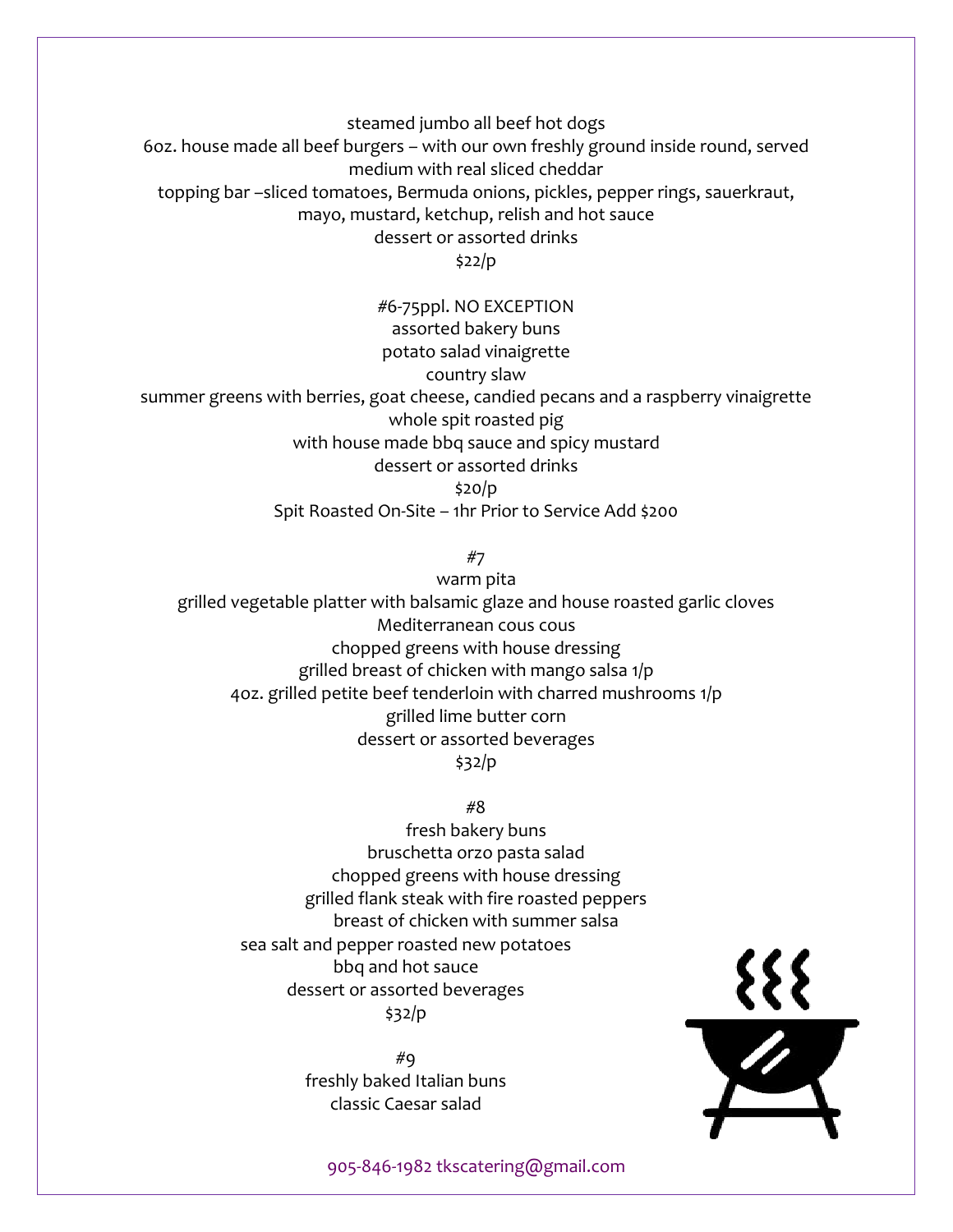summer tomato salad 5oz. grilled new york strip steak 1/p – Add \$6 for Each Add'n Steak fried peppers and onions dessert or assorted drinks \$16/p

 $#$ 10 freshly baked Italian buns classic Caesar salad summer tomato salad 5oz. grilled new york strip steak fried peppers and onions peri peri chicken thighs spicy Italian sausage steak sauce, hot sauce, ketchup, mustard and hot pepper rings dessert or assorted drinks \$25/p

#### **vegetarian option - one choice for the group - pre-ordered**

double decker vegetarian burger with goat cheese and grilled veggies

house created black bean burger with summer salsa on a fresh ciabiatta bun

summer veggie and tofu stir fry

**dessert options** – served on disposable platters

vanilla and chocolate cupcakes with bright icing

gourmet brownies

decadent butter tarts

fresh fruit

soft jumbo cookies

summer fruit crumble cups

**beverages** – spring water, assorted canned pop

#### **add ons -**

baked beans \$3/p lime butter corn \$3/p extra salad \$2.50/p *menus include one of each protein/person, cooked to order*